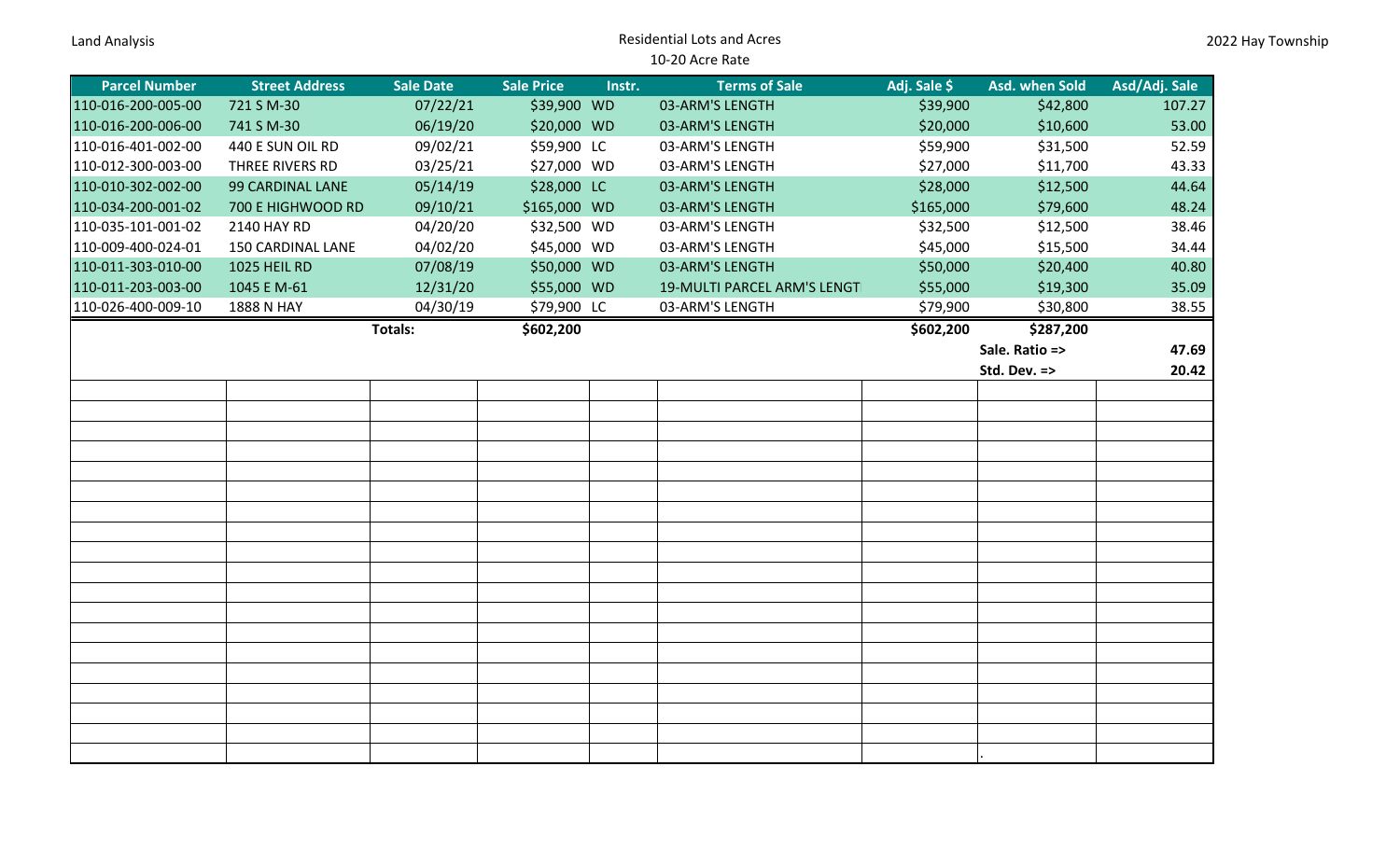| Land Analysis         |                                                         |                              |                     |              | <b>Residential Lots and Acres</b> |                    |                     |                     |                     |                     | 2022 Hay Township |
|-----------------------|---------------------------------------------------------|------------------------------|---------------------|--------------|-----------------------------------|--------------------|---------------------|---------------------|---------------------|---------------------|-------------------|
|                       |                                                         |                              |                     |              | 10-20 Acre Rate                   |                    |                     |                     |                     |                     |                   |
| <b>Cur. Appraisal</b> | <b>Land Residual</b>                                    | <b>Est. Land Value</b>       | <b>Effec. Front</b> | <b>Depth</b> | <b>Net Acres</b>                  | <b>Total Acres</b> | <b>Dollars/FF</b>   | <b>Dollars/Acre</b> | <b>Dollars/SqFt</b> | <b>Actual Front</b> | <b>ECF Area</b>   |
| \$32,494              | \$29,600                                                | \$22,194                     | 0.0                 | 0.0          | 8.22                              | 8.22               | #DIV/0!             | \$3,601             | \$0.08              | 0.00                | 4000              |
| \$22,694              | \$20,000                                                | \$22,194                     | 0.0                 | 0.0          | 8.22                              | 8.22               | #DIV/0!             | \$2,433             | \$0.06              | 0.00                | 4000              |
| \$56,840              | \$27,603                                                | \$24,543                     | 0.0                 | 0.0          | 9.09                              | 9.09               | #DIV/0!             | \$3,037             | \$0.07              | 0.00                | 4000              |
| \$25,110              | \$27,000                                                | \$25,110                     | 0.0                 | 0.0          | 9.30                              | 9.30               | #DIV/0!             | \$2,903             | \$0.07              | 0.00                | 4000              |
| \$28,000              | \$28,000                                                | \$27,000                     | 0.0                 | 0.0          | 10.00                             | 10.00              | #DIV/0!             | \$2,800             | \$0.06              | 0.00                | 4000              |
| \$150,523             | \$41,477                                                | \$27,000                     | 0.0                 | 0.0          | 10.00                             | 10.00              | #DIV/0!             | \$4,148             | \$0.10              | 0.00                | 4000              |
| \$27,000              | \$32,500                                                | \$27,000                     | 0.0                 | 0.0          | 10.00                             | 10.00              | #DIV/0!             | \$3,250             | \$0.07              | 0.00                | 4000              |
| \$36,956              | \$35,071                                                | \$27,027                     | 0.0                 | 0.0          | 10.01                             | 10.01              | #DIV/0!             | \$3,504             | \$0.08              | 0.00                | 4000              |
| \$65,955              | \$11,504                                                | \$27,459                     | 0.0                 | 0.0          | 10.17                             | 10.17              | #DIV/0!             | \$1,131             | \$0.03              | 0.00                | 4000              |
| \$58,782              | \$42,807                                                | \$46,589                     | 1,050.0             | 1542.0       | 14.79                             | 9.99               | \$41                | \$2,894             | \$0.07              | 1,050.00            | 4000              |
| \$86,968              | \$39,102                                                | \$46,170                     | 388.0               | 1919.8       | 17.10                             | 17.10              | \$101               | \$2,287             | \$0.05              | 388.00              | 4000              |
| \$591,322             | \$334,664                                               | \$322,286                    | 1,438.0             |              | 116.90                            | 112.10             |                     |                     |                     |                     |                   |
|                       |                                                         | Average                      |                     |              | Average                           |                    |                     | Average             |                     |                     |                   |
|                       |                                                         | per FF=>                     | \$233               |              | per Net Acre=>                    | 2,862.82           |                     | per SqFt=>          | \$0.07              |                     |                   |
|                       |                                                         |                              |                     |              |                                   |                    |                     |                     |                     |                     |                   |
|                       |                                                         |                              |                     |              | Used \$2800/acre                  |                    |                     |                     |                     |                     |                   |
|                       |                                                         |                              |                     |              |                                   |                    |                     |                     |                     |                     |                   |
|                       |                                                         | Acreage Table 'A'            |                     |              |                                   |                    |                     | $\times$            |                     |                     |                   |
|                       |                                                         |                              |                     |              |                                   |                    |                     |                     |                     |                     |                   |
|                       |                                                         | Description: SECTION ACREAGE |                     |              |                                   |                    |                     |                     |                     |                     |                   |
|                       |                                                         | <b>Estimated Land Values</b> |                     |              |                                   |                    |                     |                     |                     |                     |                   |
|                       | Enter the Estimated Land Value for each of these sizes. |                              |                     |              |                                   |                    |                     |                     |                     |                     |                   |
|                       |                                                         | 1 Acre:                      | 3,000               | 3 Acre:      | 10 Acre:<br>9,000                 | 28,000             | 30 Acre:            | 75,000              |                     |                     |                   |
|                       |                                                         | 1.5 Acre:                    | 4,500               | 4 Acre:      | 15 Acre:<br>12,000                | 42,000             | 40 Acre:<br>100,000 |                     |                     |                     |                   |
|                       |                                                         | 2 Acre:                      | 6,000               | 5 Acre:      | 15,000<br>20 Acre:                | 56,000             | 50 Acre:<br>125,000 |                     |                     |                     |                   |
|                       |                                                         | 2.5 Acre:                    | 7,500               | 7 Acre:      | 21,000<br>25 Acre:                | 70,000             | 100 Acre:           |                     |                     |                     |                   |
|                       |                                                         |                              |                     |              |                                   |                    | 200,000             |                     |                     |                     |                   |
|                       |                                                         |                              |                     |              |                                   |                    |                     |                     |                     |                     |                   |
|                       | Close                                                   |                              |                     |              |                                   |                    |                     |                     |                     |                     |                   |
|                       |                                                         |                              |                     |              |                                   |                    |                     |                     |                     |                     |                   |
|                       |                                                         |                              |                     |              |                                   |                    |                     |                     |                     |                     |                   |
|                       |                                                         |                              |                     |              |                                   |                    |                     |                     |                     |                     |                   |